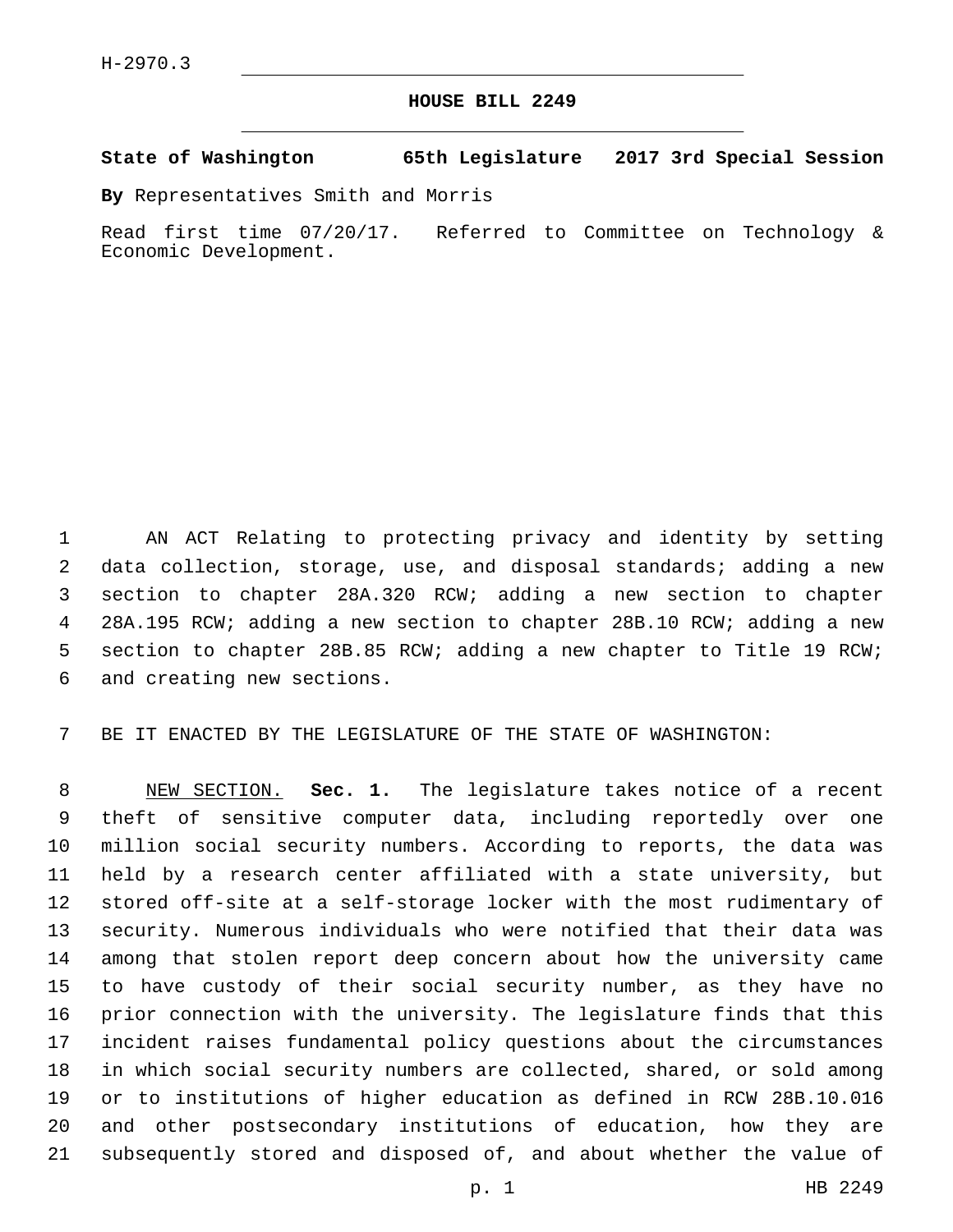the research outweighs the risks to the individuals affected and the potential liability of the state of amassing stores of this quantity of sensitive personal information. While these policy issues are being investigated and debated, the legislature finds that it is necessary to implement stop-gap measures to better safeguard our students from the undue risk of their social security number, without their consent, dispersing into a myriad of data sets held by people 8 who are unaccountable to them.

 NEW SECTION. **Sec. 2.** (1) Institutions of higher education as defined in RCW 28B.10.016 and other postsecondary institutions of education in Washington, whether public or private, may not share, furnish, sell, or in any way transfer the social security number of any student outside of the institution or school district where the student attends or attended unless positively required by law or court order, except where the student or the parent or guardian of a minor student gives written consent.

 (2) Institutions of higher education as defined in RCW 28B.10.016 and other postsecondary institutions of education in Washington, whether public or private, must exercise the highest standard of care and diligence to protect any social security numbers in their custody, including encryption when stored or transferred. Among other duties of safekeeping, with regard to the storage of social security numbers in digital form on a back-up hard drive, the storage location of that back-up hard drive must be monitored on a continuous basis. Storage of back-up hard drives containing social security numbers at facilities not under the direct and continuous supervision and control of the institutions of higher education as defined in RCW 28B.10.016 and other postsecondary institutions of education is 29 prohibited.

 (3) Institutions of higher education as defined in RCW 28B.10.016 and other postsecondary institutions of education in Washington, whether public or private, must minimize the collection and retention of social security numbers and effectively delete or dispose of the record of those numbers when no longer necessary to accomplish the lawful educational or research purpose for which they were obtained.

 (4) Whenever feasible to do so, institutions of higher education as defined in RCW 28B.10.016 and other postsecondary institutions of education, whether public or private, should maintain any data lists that contain social security numbers that come into their custody in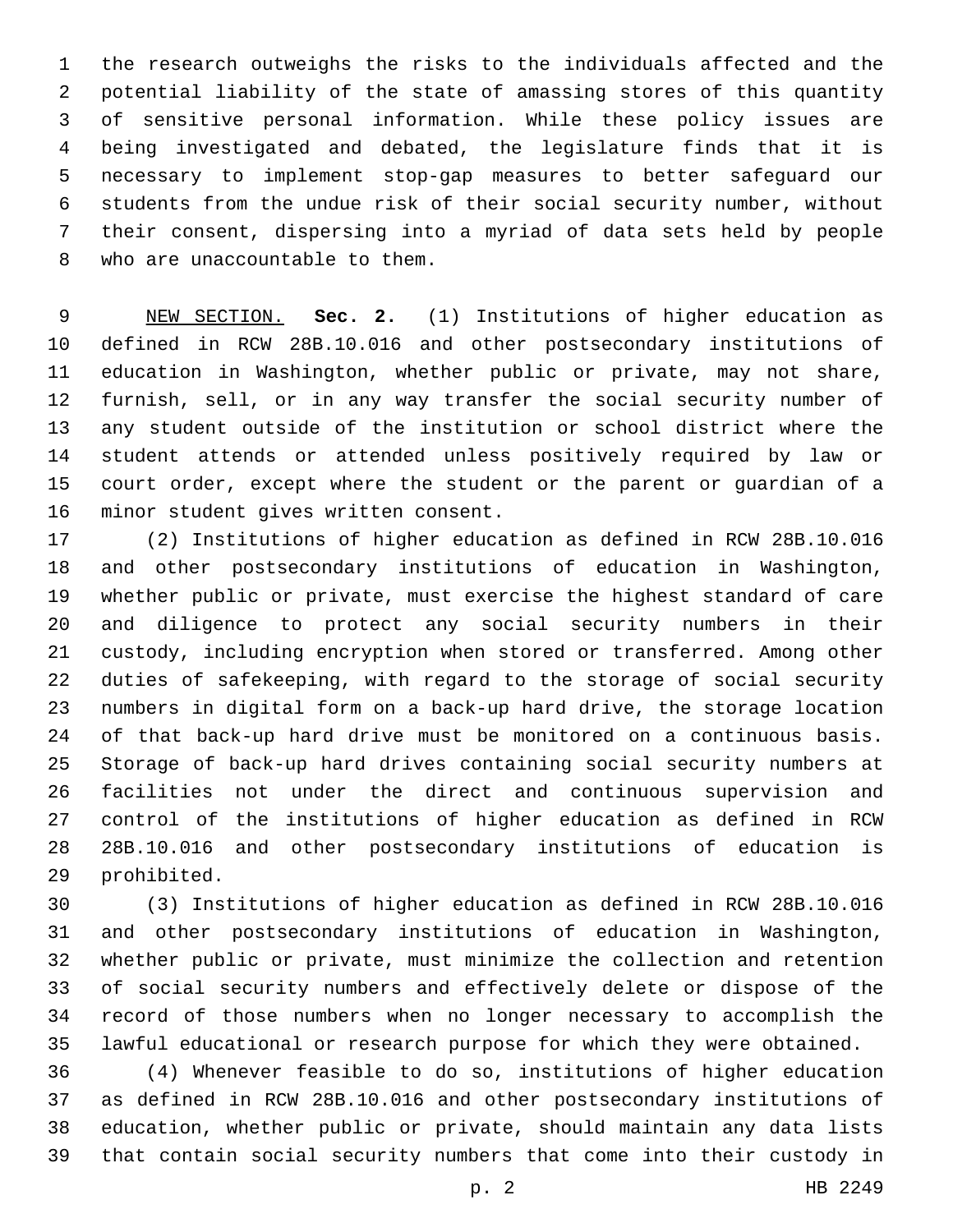such a way as to minimize the risk of unauthorized access including, but not limited to, replacing social security numbers with other 3 identification numbers.

 (5) The requirements in this chapter are intended to be in addition to any other requirements in federal or state law.

 NEW SECTION. **Sec. 3.** (1) A legislative task force is created for the 2017-2019 biennium to study how best to prevent the proliferation of social security numbers of Washington's citizens, particularly its youth, under any circumstance not expressly authorized by the affected individual, or, if a minor, that individual's parent or guardian. The task force should consider whether any broader category of sensitive personal information requires similar protection through state law.

 (2) The task force must be convened and chaired by the state's chief privacy officer and must consist of at least four legislative members, with one legislator chosen from each of the majority caucuses of the house of representatives and senate. The task force must be staffed by the office of program research and senate committee services. The task force shall prepare a report to the 20 legislature by December 31, 2018.

 NEW SECTION. **Sec. 4.** A new section is added to chapter 28A.320 22 RCW to read as follows:

 School districts must comply with the requirements of section 2 24 of this act.

 NEW SECTION. **Sec. 5.** A new section is added to chapter 28A.195 26 RCW to read as follows:

 Private schools must comply with the requirements of section 2 of 28 this act.

 NEW SECTION. **Sec. 6.** A new section is added to chapter 28B.10 30 RCW to read as follows:

 Institutions of higher education must comply with the 32 requirements of section 2 of this act.

 NEW SECTION. **Sec. 7.** A new section is added to chapter 28B.85 34 RCW to read as follows: